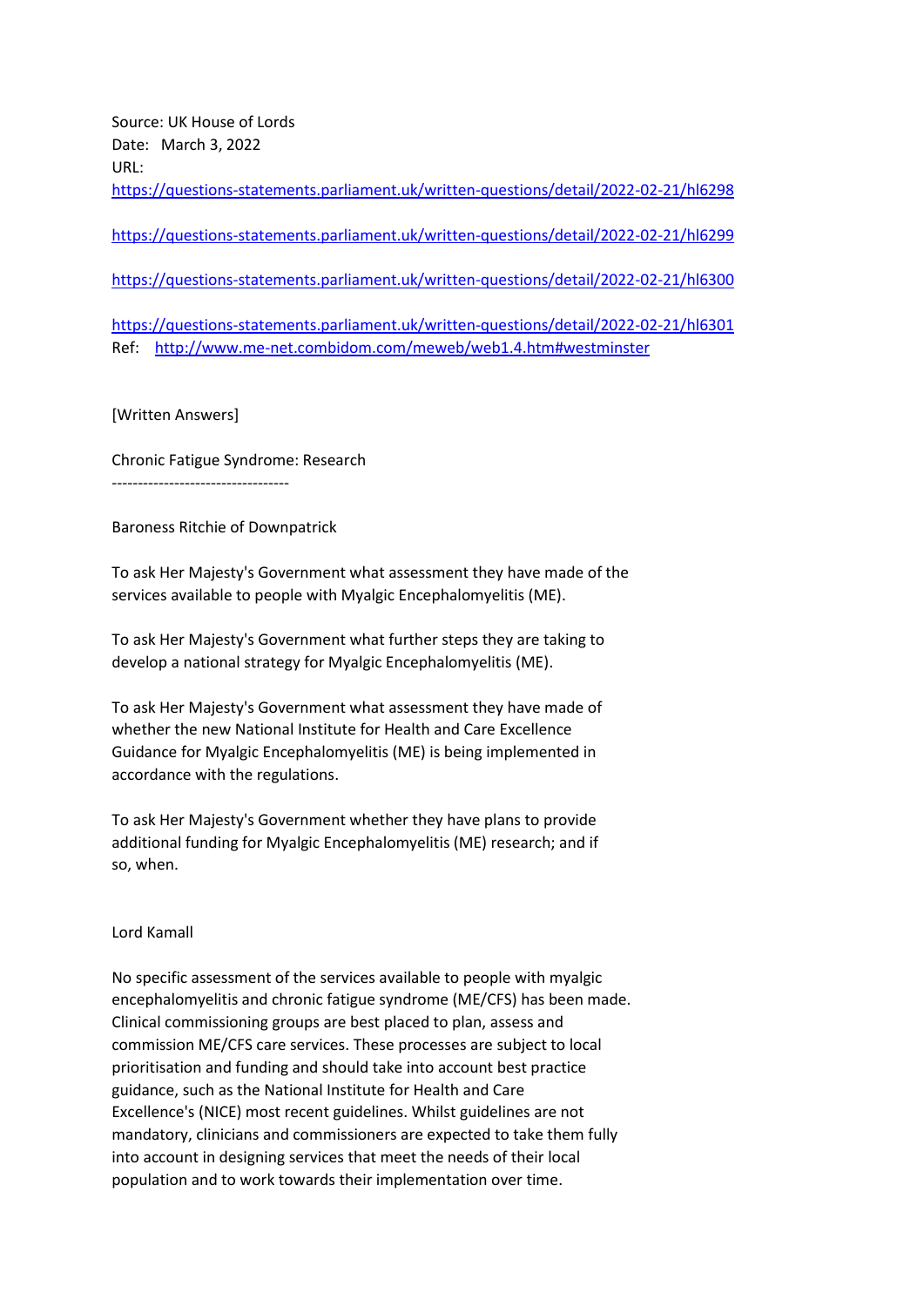We continue to consider options to improve outcomes for people with ME/CFS and their families, including the potential development of a national strategy. The Government invests in health research through the National Institute for Health Research (NIHR) and the Medical Research Council (MRC). The NIHR and MRC welcome high-quality applications for research into all aspects of ME/CFS. While there are no plans to provide additional funding at this time, both funders are considering how they can support the academic community to drive research in this underserved area.

--------

(c) 2022 UK Parliament

Source: UK House of Commons Date: March 3, 2022 URL: <https://questions-statements.parliament.uk/written-questions/detail/2022-02-23/128370> Ref: <http://www.me-net.combidom.com/meweb/web1.4.htm#westminster>

[Written Answers]

Chronic Fatigue Syndrome and Long Covid

---------------------------------------

Vicky Foxcroft

To ask the Secretary of State for Health and Social Care, how many people with long coivd have received a diagnosis of (a) myalgic encephalomyelitis or (b) chronic fatigue syndrome.

Maria Caulfield

--------

The information is not available in the format requested.

(c) 2022 UK Parliament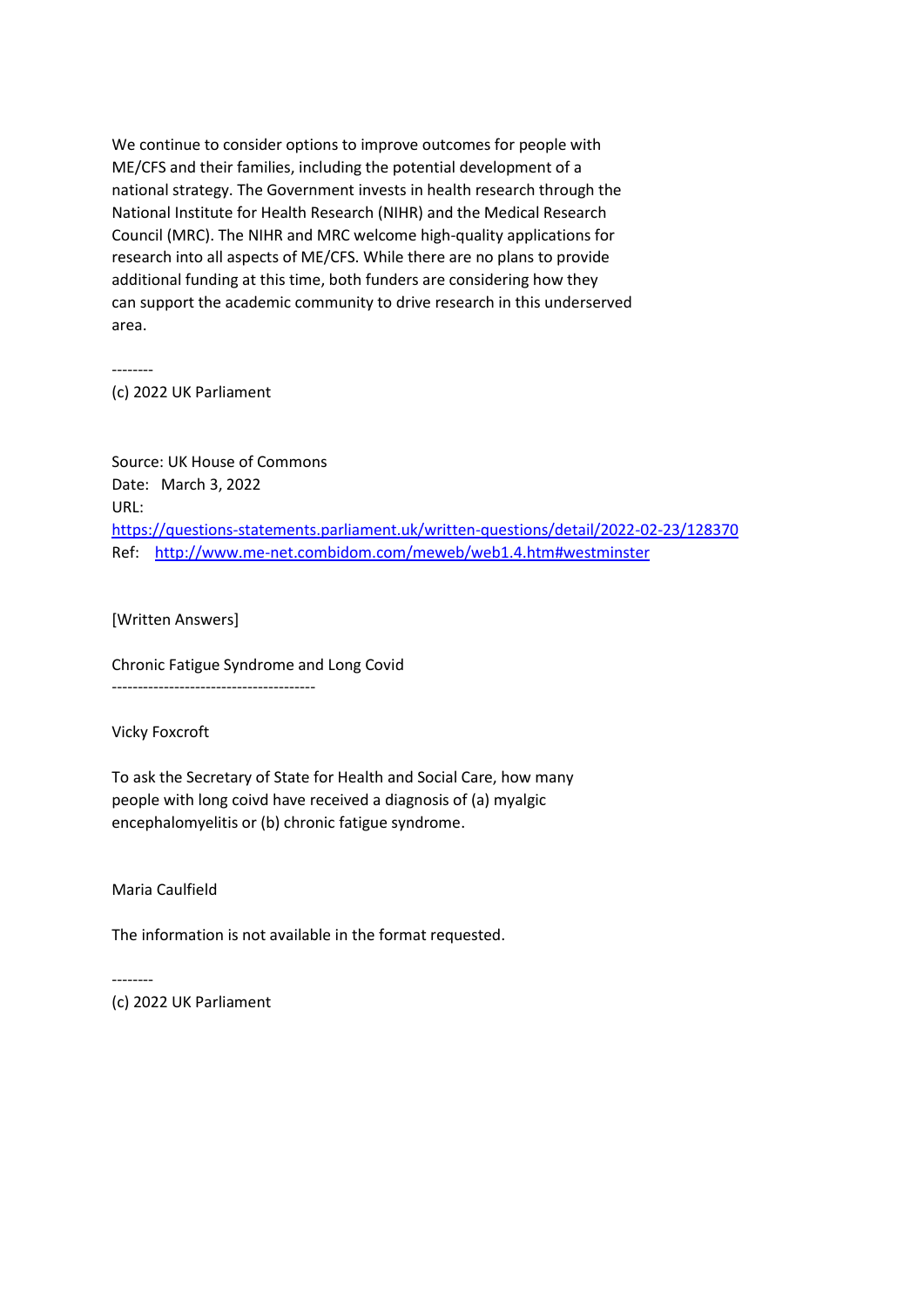Source: UK House of Commons Date: March 3, 2022 URL: <https://questions-statements.parliament.uk/written-questions/detail/2022-02-23/128371> Ref: <http://www.me-net.combidom.com/meweb/web1.4.htm#westminster>

[Written Answers]

Chronic Fatigue Syndrome: Coronavirus

-------------------------------------

Vicky Foxcroft

To ask the Secretary of State for Health and Social Care, what assessment he has made of the long-term impact of covid-19 on individuals with a diagnosis of (a) myalgic encephalomyelitis or (b) chronic fatigue syndrome.

Gillian Keegan

No specific assessment has been made. The National Institute for Health Research has funded studies to improve the understanding of and address the longer-term effects of COVID-19. Currently there are no published findings on the long term impact of COVID-19 in people with a diagnosis of myalgic encephalomyelitis or chronic fatigue syndrome from these studies.

-------- (c) 2022 UK Parliament

Source: UK House of Commons Date: March 3, 2022 URL: <https://questions-statements.parliament.uk/written-questions/detail/2022-02-23/128372> Ref: <http://www.me-net.combidom.com/meweb/web1.4.htm#westminster>

[Written Answers]

------------------------------------

Chronic Fatigue Syndrome: Employment

Vicky Foxcroft

To ask the Secretary of State for Health and Social Care, how many